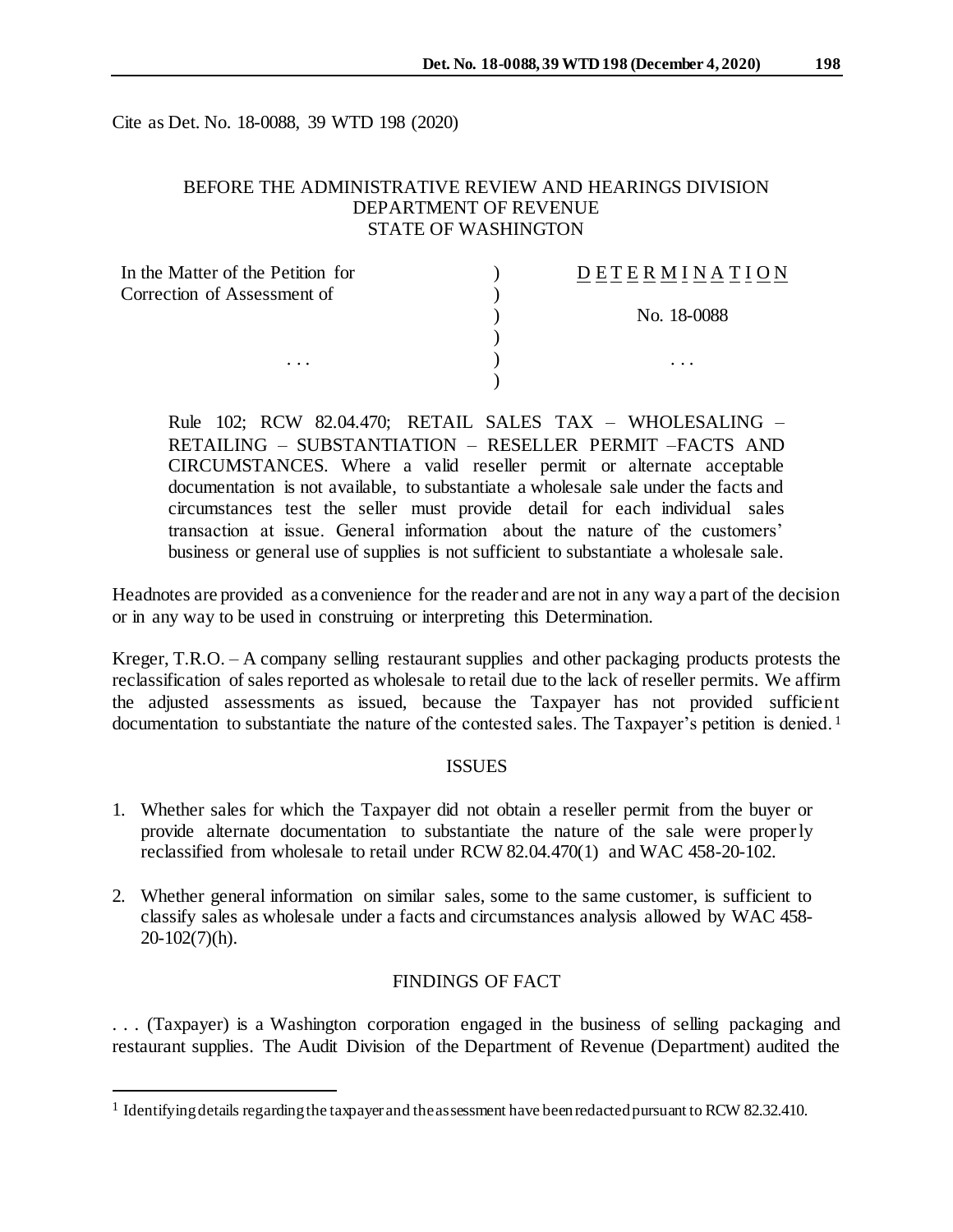Taxpayer's Washington business activities and identified additional tax due. The Audit Division issued two assessments to the Taxpayer. The first assessment, Document No. . . . (Invoice . . . ), in the amount of  $\$\dots$ , covered 2012.<sup>2</sup> The second assessment, Document No. . . . (Invoice  $\dots$  ), in the amount of  $\$ \dots$  covered Washington business activity between  $\dots$ , 2013, and  $\dots$ , 2015.<sup>3</sup> The Taxpayer timely filed petitions seeking review of each assessment, which were consolidated for review.

The majority of the tax assessed on both assessments was due to the re-categorization of income from sales that had been reported as wholesale transactions to retail sales and the assessment of retail sales tax on those amounts, because insufficient records were available to substantiate the sales as wholesale. On review, the Taxpayer provided additional records and information that the Audit Division reviewed and found sufficient to support adjustment to both assessments. Post Assessment Adjustments (PAAs) reducing the total tax due were issued for both assessments. Invoice  $\dots$  was adjusted to \$  $\dots$  and Invoice  $\dots$  was adjusted to \$  $\dots$ .

Taxpayer did not initially produce electronic records during the audit, and once made available , were not available for the full audit period. Taxpayer produced electronic records for 2014 and 2015 and the Audit division used the information from review of this data to generate an error percentage that it applied to 2012 and 2013.

The Audit Division accepted reseller permits for customers where the customer's business or trade name (d/b/a) differed from their legal or entity name, but there was detail to link a particular d/b/a with the name on a reseller permit. The Audit Division also did not assess tax on sales to customers where there may have been a lapse between valid reseller permits, but it was possible to confirm that the reseller permit was subsequently renewed. However, the Audit Division reclassified sales to retail where the customer did not have a reseller permit during the timeframe that the sales were made, but later acquired a reseller permit (the Audit Division did not reclassify the sales made when that customer had a valid reseller permit). Similarly, sales to customers who had a permit lapse during the audit period and did not subsequently renew their permit were also only treated as wholesale for the period of time that the permit was valid.

The Audit Division also noted that, in reviewing receipts, the sale of consumable items such as bleach and rolls of paper towels, items that should have been classified as retail sales, were treated as wholesale. In the Audit Division's view, this error showed that Taxpayer did not carefully or consistently track retail and wholesale sales.

<sup>&</sup>lt;sup>2</sup> Invoice ... was comprised of \$... in retail sales tax, \$... in retailing business and occupation (B&O) tax, a credit for  $(\$ \dots)$  in wholesaling B&O tax, interest of  $\$ \dots$ , and an assessment penalty of  $\$ \dots$ .

<sup>&</sup>lt;sup>3</sup> Invoice ... was comprised of  $\$\dots$  in retail sales tax,  $\$\dots$  in retailing B&O tax, a credit for  $(\$\dots)$  in wholesaling B&O tax,  $\$ \dots$  in use tax, interest of  $\$ \dots$ , and an assessment penalty of  $\$ \dots$ .

<sup>&</sup>lt;sup>4</sup> The PAA of Invoice ... is comprised of  $\$\dots$  in retail sales,  $\$\dots$  in retailing B&O tax, a credit for  $(\$\dots)$  in wholesaling  $B&O$  tax, interest of  $\$\ldots$$ , and an assessment penalty of  $\$\ldots$$ ; and the PAA of Invoice ... is comprised of... in retail sales tax,  $\$ \dots$  in retailing B&O tax, a credit for  $(\$ \dots)$  in wholesaling B&O tax, interest of  $\$ \dots$ , and an assessment penalty of \$....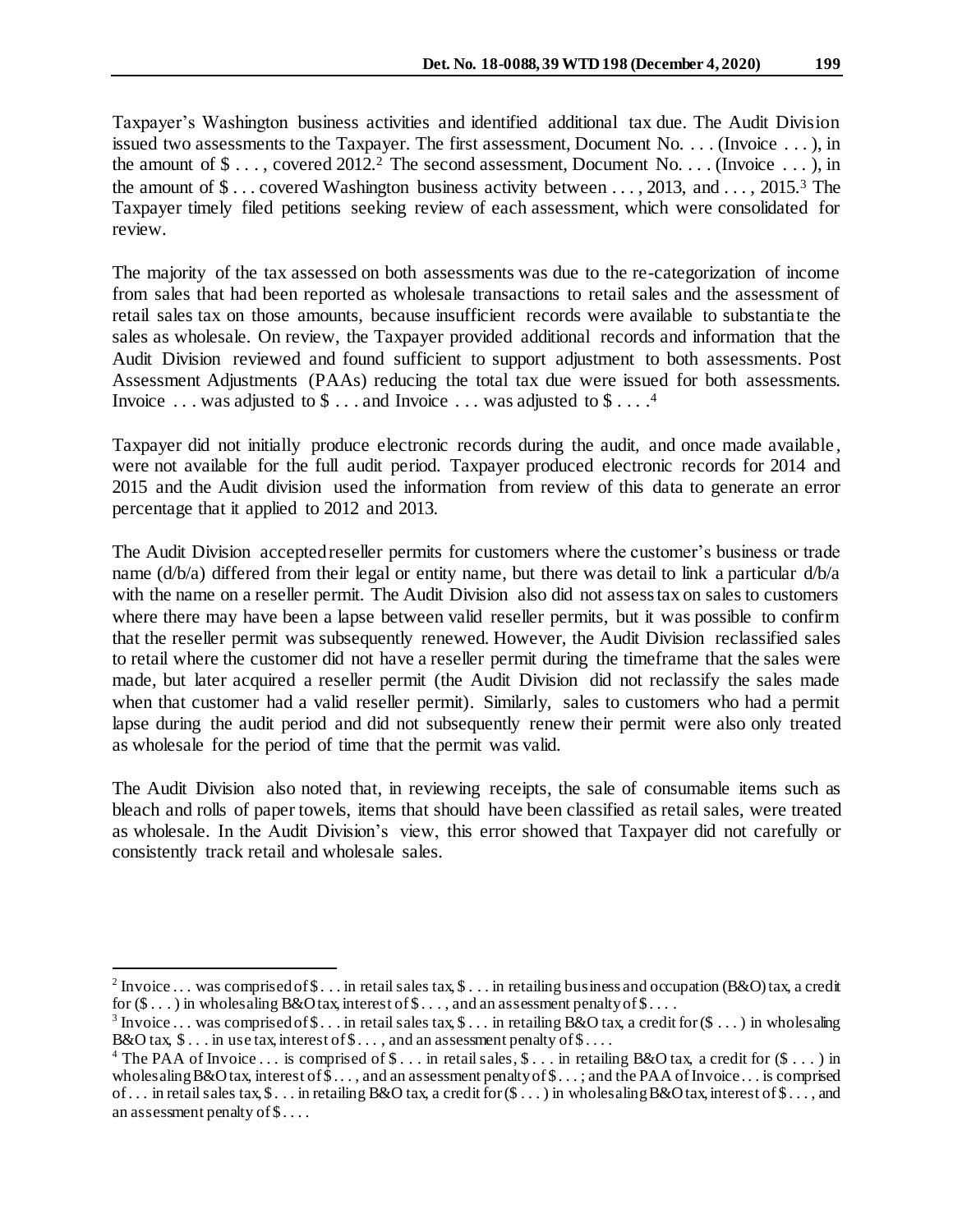## ANALYSIS

Washington law imposes retail sales tax on every retail sale in this state. RCW 82.08.020. The definition of "retail sale" excludes "purchases for the purpose of resale as tangible personal property in the regular course of business without intervening use by such person." RCW 82.04.050(1)(a)(I). Washington also imposes a B&O tax on various tax classifications, including making retail sales under RCW 82.04.250 and wholesale sales under RCW 82.04.270. A "wholesale sale" is defined as "any sale, which is not a sale at retail." RCW 82.04.060(1).

Unless a seller has taken from a buyer a reseller permit, the burden of proving that a sale is a wholesale sale rather than a retail sale is upon the person who made it. RCW 82.04.470(1). If a seller does not receive a reseller permit at the time of the sale, have a reseller permit on file at the time of the sale, or obtain a reseller permit from the buyer within a reasonable time after the sale, the seller shall remain liable for the retail sales tax. *Id.* RCW 82.04.470(2). All sales are treated as retail sales unless the seller takes from the buyer a properly executed reseller permit or other documentation described below. WAC 458-20-102(5) (Rule 102(5)). A taxpayer may prove the exempt nature of a transaction (using an exemption certificate or other means) within 90 days of the sale, 120 days of the Department's request, or a longer period as provided by Department rule. RCW 82.08.050(7).

RCW 82.08.050 defines "exemption certificate" to mean documentation furnished by a buyer to a seller to claim an exemption from sales tax and includes a reseller permit or other documentation authorized by RCW 82.04.470. RCW 82.08.050(11)(a). WAC 458-20-102 (Rule 102) is the administrative regulation addressing reseller permits and expressly authorizes the use of alternate certificates including "a properly completed uniform exemption certificate approved by the streamlined sales and use tax agreement governing board." Rule 102(7)(a)(i).

In instances where a specific form was not relied upon, the taxpayer has the burden of providing information that characterizes a sale as a wholesale sale. Rule 102(7)(f).

The Rule provides for alternate information to substitute for the identified certificates, specifically detailing data elements that are required to be supplied. Rule  $102(7)(f)$ .<sup>5</sup> Finally, the rule provides a general facts and circumstances provision to show that sales was properly made at wholesale:

(h) **Seller must provide documentation or information.** If the seller has not obtained a reseller permit or the documentation described in (a), (b), (d), or (f) of this subsection, the seller is liable for the tax due unless it can sustain the burden of proving that a sale is a wholesale sale by demonstrating facts and circumstances that show the sale was properly

 $5$  Rule 102(7)(f) provides:

In lieu of obtaining a reseller permit or the documentation in (a) or (d) of this subsection, RCW 82.08.050 authorizes a seller to capture the relevant data elements as allowed under the streamlined sales and use tax agreement. "Data elements" are the information required to be supplied on the actual Streamlined Sales and Use Tax Agreement Certificate of Exemption including: Name, address, type of business, reason for exemption, reseller permit number as applicable in this rule, identification number required by the state to which the sale is sourced, state and country issuing identification number, and if a paper form is used, the signature of the purchaser. See Streamlined Sales Tax Governing Board, Inc. Rule 317.1 for more information.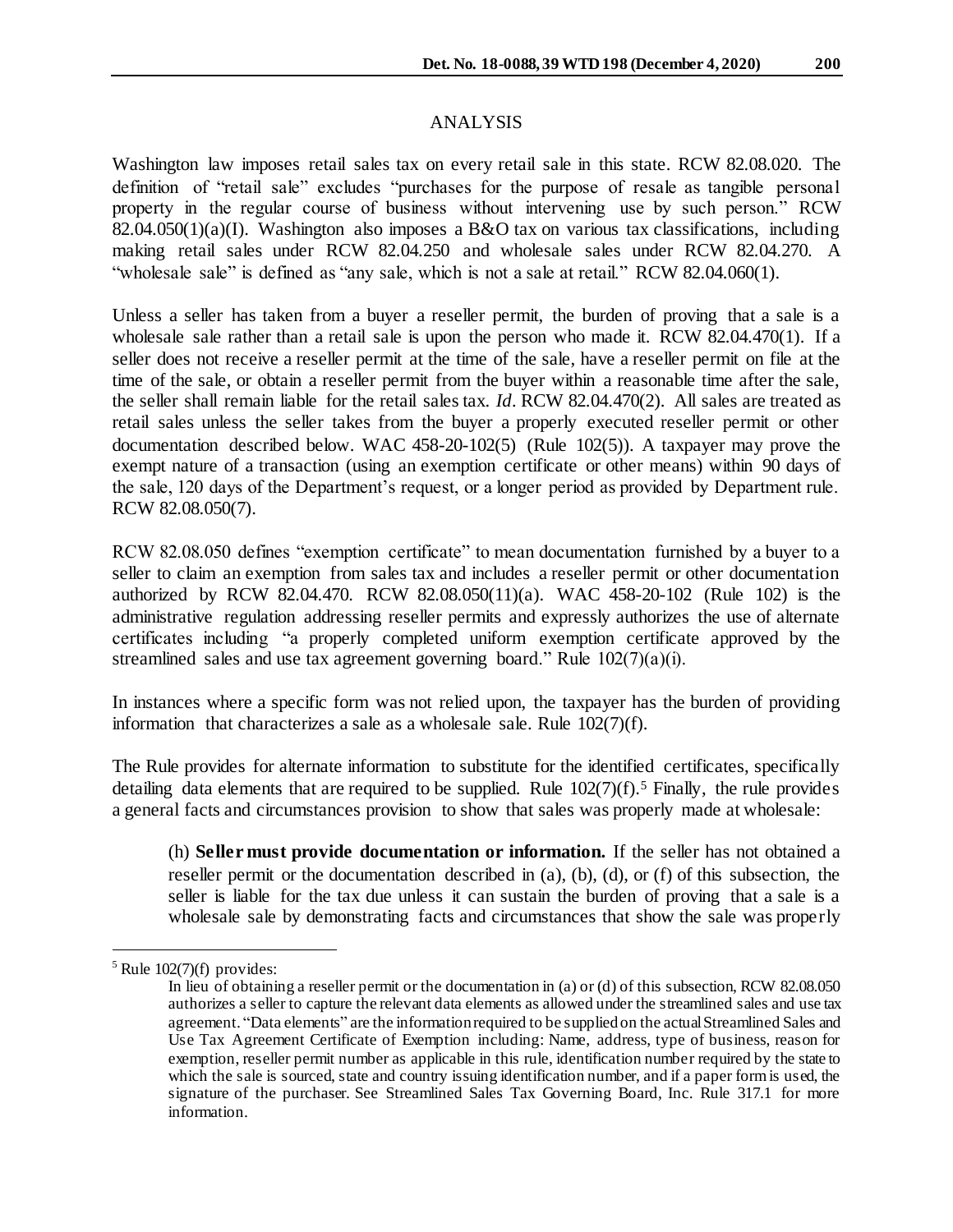made at wholesale. The department will consider all evidence presented by the seller, including the circumstances of the sales transaction itself, when determining whether the seller has met its burden of proof. It is the seller's responsibility to provide the information necessary to evaluate the facts and circumstances of all sales transactions for which reseller permits are not obtained. Facts and circumstances that should be considered include, but are not necessarily limited to, the following:

• The nature of the buyer's business. The items being purchased at wholesale must be consistent with the buyer's business. For example, a buyer having a business name of "Ace Used Cars" would generally not be expected to be in the business of selling furniture;

• The nature of the items sold. The items sold must be of a type that would normally be purchased at wholesale by the buyer; and

• Additional documentation. Other available documents, such as purchase orders and shipping instructions, should be considered in determining whether they support a finding that the sales are sales at wholesale.

Rule 102(7)(h); *see also* Det. No. 14-0170, 34 WTD 030 (2015).

In conjunction with these provisions directly addressing substantiating wholesale sales, there is also the general obligation that taxpayers are required to maintain suitable records to establish their tax liability. RCW 82.32.070(1).<sup>6</sup>

Here the Taxpayer asserts that the nature of the articles sold, packaging and take-out containers, and the nature of its customers, restaurants making retail sales, should be sufficient to substantiate that the sales at issue were properly reported as wholesale sales under the facts and circumstances test. Taxpayer asserts that the "facts and circumstances" test is particularly applicable to customers that did have a valid reseller permit on file for a portion of the audit period.

In this case, the nature of the restaurant customers' businesses supports a finding that the Taxpayer made wholesale sales. The nature of the items purchased by Taxpayer's customers is less conclusive because, as was noted by the Audit Division, some of the invoices reviewed showed that consumable supplies, such as paper towels, that should have been subject to retail sales tax, were occasionally sold at wholesale. Furthermore, some of the articles in the invoices could have been used either as consumables or resold. However, we note that Rule 102 does allow a buyer purchasing property that can be both consumed and resold to purchase such items using a reseller permit provided that the buyer generally resells the articles. Rule  $102(12)$ .<sup>7</sup> Thus, for example, if

<sup>6</sup>RCW 82.32.070(1) provides:

Every taxpayer liable for any tax collected by the department must keep and preserve, for a period of five years, suitable records as may be necessary to determine the amount of any tax for which the taxpayer may be liable. Such records must include copies of all of the taxpayer's federal income tax and state tax returns and reports. All of the taxpayer's books, records, and invoices must be open for examination at any time by the department of revenue. . . .The administrative regulation addressing records WAC 458-20-254 (Rule 254), also describes the specific types of records that taxpayers must maintain, including records of original source documents establishing the nature of a sale, such as sales invoices. Rule 254(3)(c)

 $^7$ Rule 102(12) provides: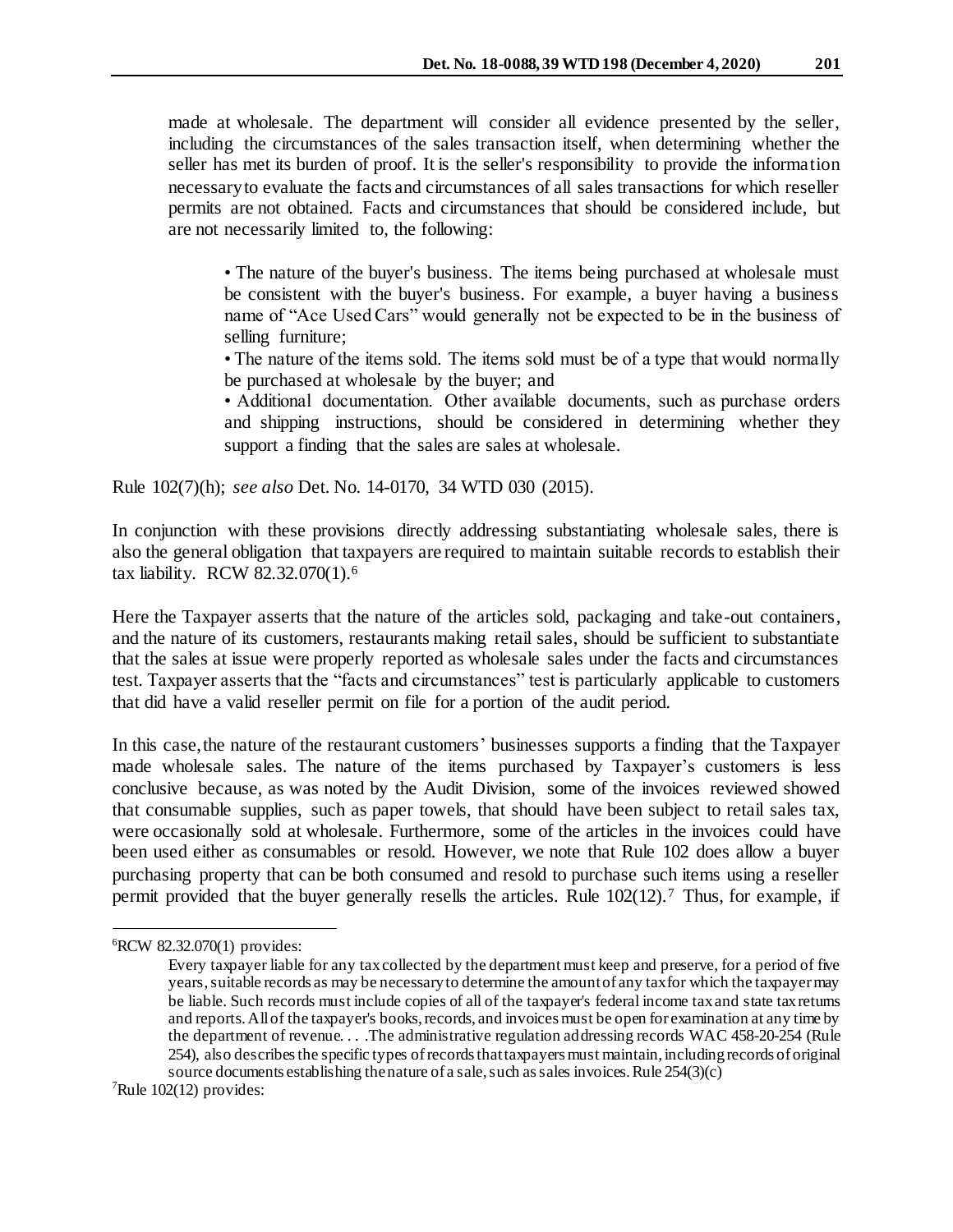the principal use of a container is for retail take-out orders, rather than for food storage by the restaurant, it would be proper to provide a reseller permit for the full order and it would be the purchaser's obligation to remit deferred sales tax on the articles that it consumes.

The Taxpayer has identified a number of customers as retail stores or restaurants and has asserted that certain types of products, such as food containers and utensils, are sold as part of the customer's food sales. The Taxpayer included copies of several invoices for sales to a restaurant customer detailing purchases. These invoices, do include items that may be commonly sold at wholesale, but no clarifying information to substantiate that characterization was included. Additionally, the invoice detail provided appears to be for a customer where the Audit Division allowed adjustment in the PAA so it is possible that these invoices were removed from the assessment in the PAA.

The invoice detail available lacks some important information to identify that the sales were properly made at wholesale. The main problem with these invoices is the descriptions of the items sold. While some of the items on the invoices, such as foam trays or lids, are most likely used for to-go containers or as single use serving items, others items have more general descriptions, . . . which do not indicate whether these are consumables or wholesale items. The Taxpayer has not provided information to detail the nature of the particular items being sold. We note that the specific "facts and circumstances" references in Rule  $102(7)(h)$  use "the sale" and "the sales transaction itself" as singular terms. Thus, in the absence of a valid reseller permit or alternate acceptable documentation it is the seller's obligation to provide facts and circumstances for each individual sales transaction at issue.

Here, the Taxpayer has made assertions about the general nature of its customers and generalizations about categories of supplies. What is lacking is detail that substantiates that the specific products being sold are indeed products that are generally purchased at wholesale and the additional documentation necessary to establish that these particular products were sold to the specific restaurant customers. Accordingly, we conclude that the Taxpayer has not provided sufficient detail to substantiate that the remaining contested sales were wholesale sales under the facts and circumstances test in Rule 102(7)(h) and we hold that those sales were properly reclassified by the Audit Division to retail. We affirm the PAAs as issued.

If the Taxpayer can provide additional records that would be sufficient to characterize a particular sale as a wholesale sale under the provisions of Rule 102, it may pay the tax and file a petition for refund. Application for refund or credit cannot be made for taxes paid more than four years prior to the beginning of the calendar year in which the refund application is made or examination of records is completed. RCW 82.32.060(1). Additional information on requirements and procedures for claiming a refund can also be found in WAC 458-20-229.

j

Purchases for dual purposes. A buyer normally engaged in both consuming and reselling certain types of tangible personal property, and not able to determine at the time of purchase whether the particular property purchased will be consumed or resold, must purchase according to the general nature of the buyer's business. RCW 82.08.130. If the buyer principally consumes the articles in question, the buyer should not give a reseller permit for any part of the purchase. If the buyer principally resells the articles, the buyer may furnish a reseller permit for the entire purchase. For the purposes of this subsection, the term "principally" means greater than fifty percent.